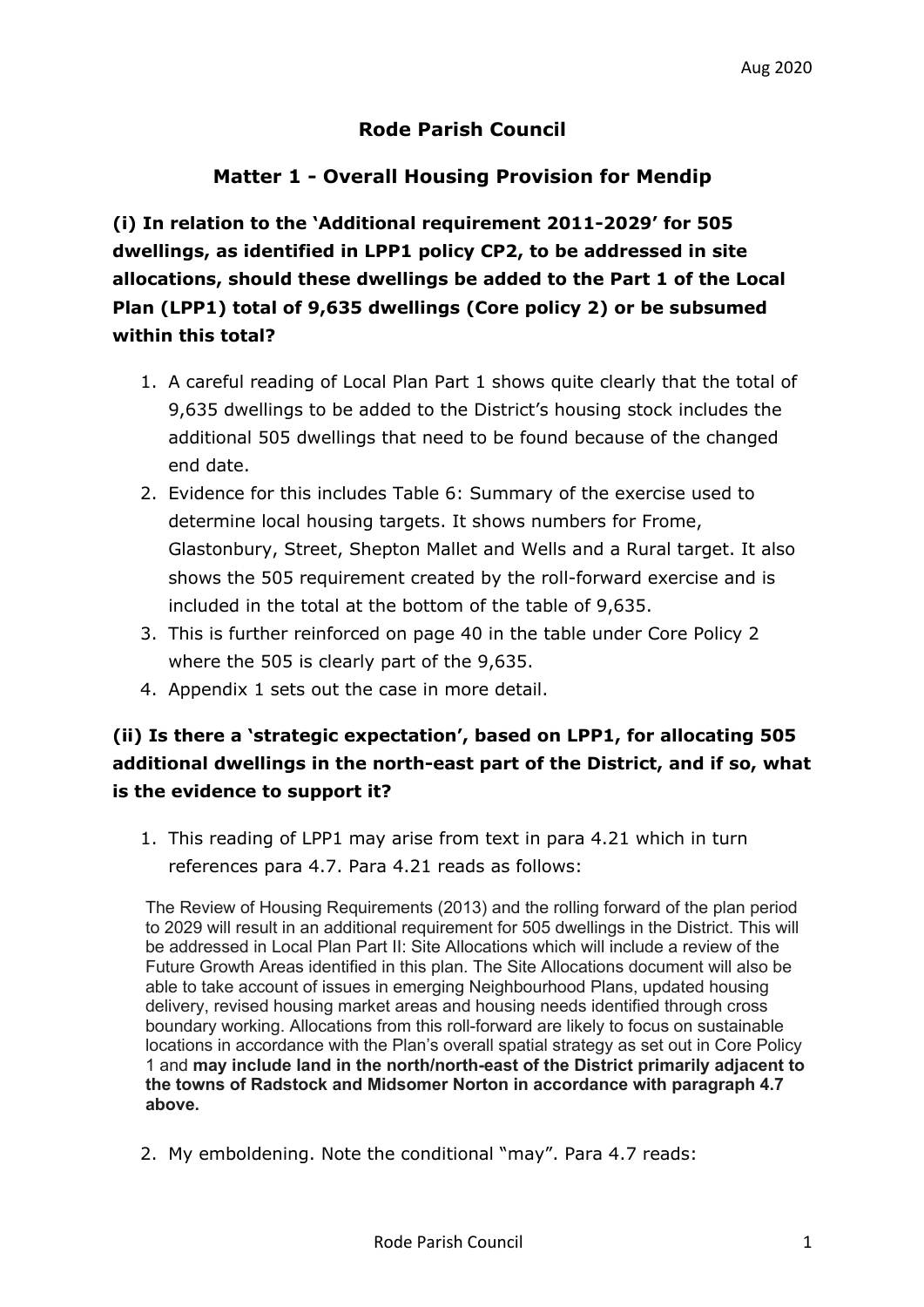The towns of Radstock and Midsomer Norton lie on the northern fringe of Mendip district. The main built extent of these towns lie in Bath and North East Somerset; but some built development exists within Mendip and other built and permitted development immediately abuts the administrative boundary. This Local Plan, whilst taking into account development opportunities on land abutting the towns, does not make any specific allocations for development, particularly for housing. The Council will consider making specific allocations as part of the Local Plan Part II Site Allocations to meet the development needs of Mendip which have not been specifically allocated to any particular location in this Part I Local Plan. In the event that such allocations are considered, this will be undertaken in consultation with B&NES and local communities. Any impact on infrastructure in B&NES such as education, transport or community facilities, will be addressed either through s.106 contributions or through CIL arising from new development in Mendip.

- 3. This para may be the key to the misunderstanding of the intentions behind LPP1. It makes clear that it might be helpful to consider allocations in the area close to Radstock and Midsomer Norton but this would be done in consultation with B&NES. They have already made clear that they do not welcome any more residential development in their area but instead are interested in employment opportunities.
- 4. This point has been recognised by the Inspector in his ED27 para 3 where he says he wishes to explore the issue.
- 5. Our interpretation is that, while it was worthy of consideration, there is no absolute requirement to find locations for extra housing in this part of Mendip.

# **(iii) Assuming that the additional 505 dwellings are part of the LPP1 total of 9,635, is the 'strategic expectation' for allocating these dwellings in the north- east part of the District still justified and sustainable?**

- 1. This is largely dealt with in the response to (ii) but is reinforced by other evidence. For example, Mendip Key Diagram on page 29 of LPP1 has a box containing the following wording: "DISTRICT WIDE; An additional 505 dwellings to be allocated in the district".
- 2. It is clear that, subject to the considerations described in (ii) above, the objective was to distribute the additional 505 across the District. And to repeat the point, they are part of the planned total of 9,635 dwellings to be delivered by 2029.

**(iv) Is the definition of the North/Northeast (which is generally paraphrased to the north-east) of the District, as set out in the map on**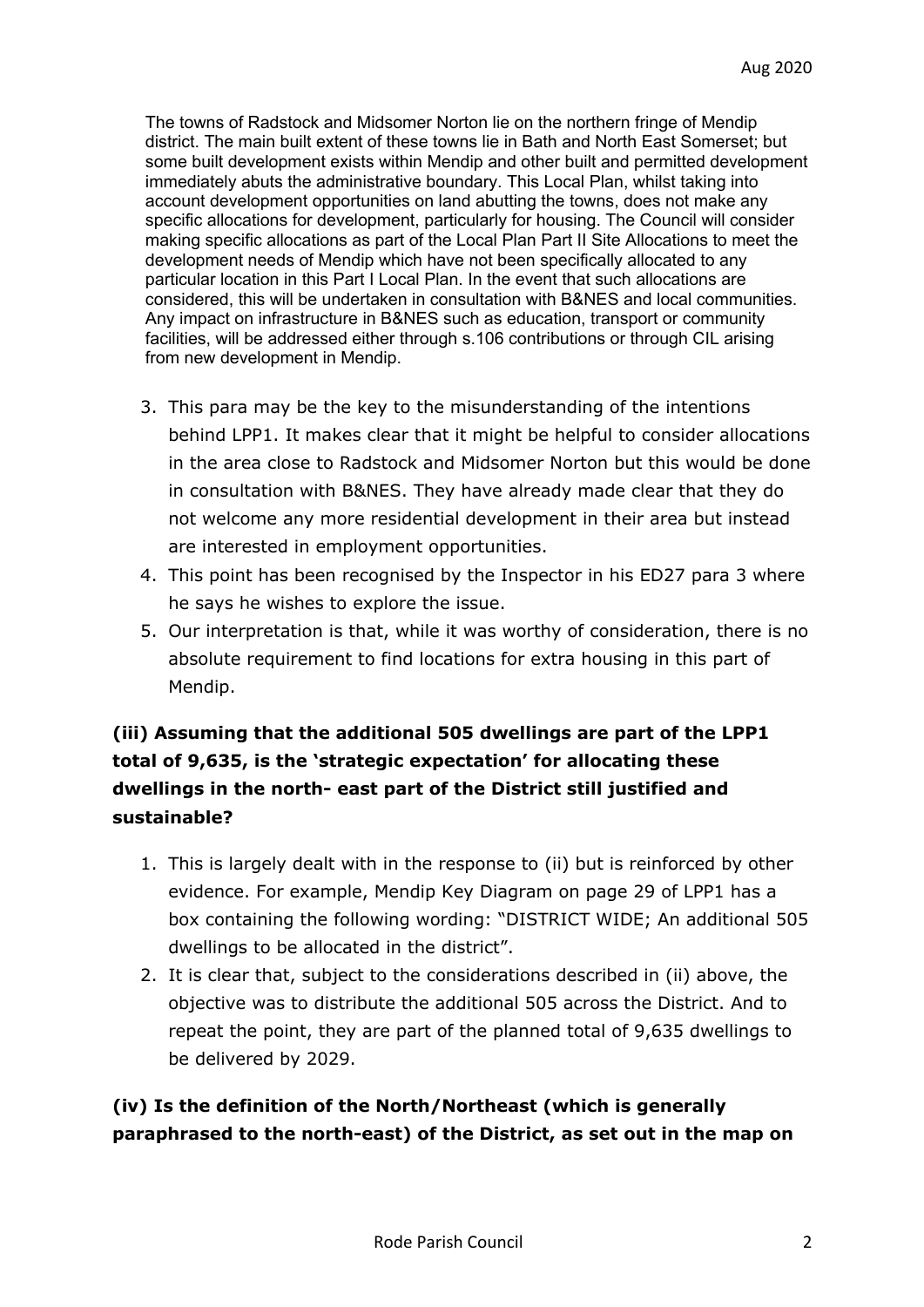# **page 10 of the Council's document entitled** *Additional 505 Dwellings – Background Paper* **(January 2020), justified?**

1. This map was used in the referenced document which was Mendip's response to ED20. It was Mendip's attempt at interpreting the Inspector's reference to the North-East. It is predicated on accepting the need for finding a place for 505 extra dwellings over and above the target of 9,635 in this particular part of Mendip. But as argued under Matter 1 (i) there is no case for finding yet more dwelling locations. So the question is moot.

## **(v) Is there a justified and sustainable case for spreading the allocation for the additional 505 dwellings out across the entire District?**

1. This appears to be another way of asking the same question as (iii). The answer is the same. The allocation should be distributed across the District according to local requirements including a review of area by area under- and over-delivery of housing developments.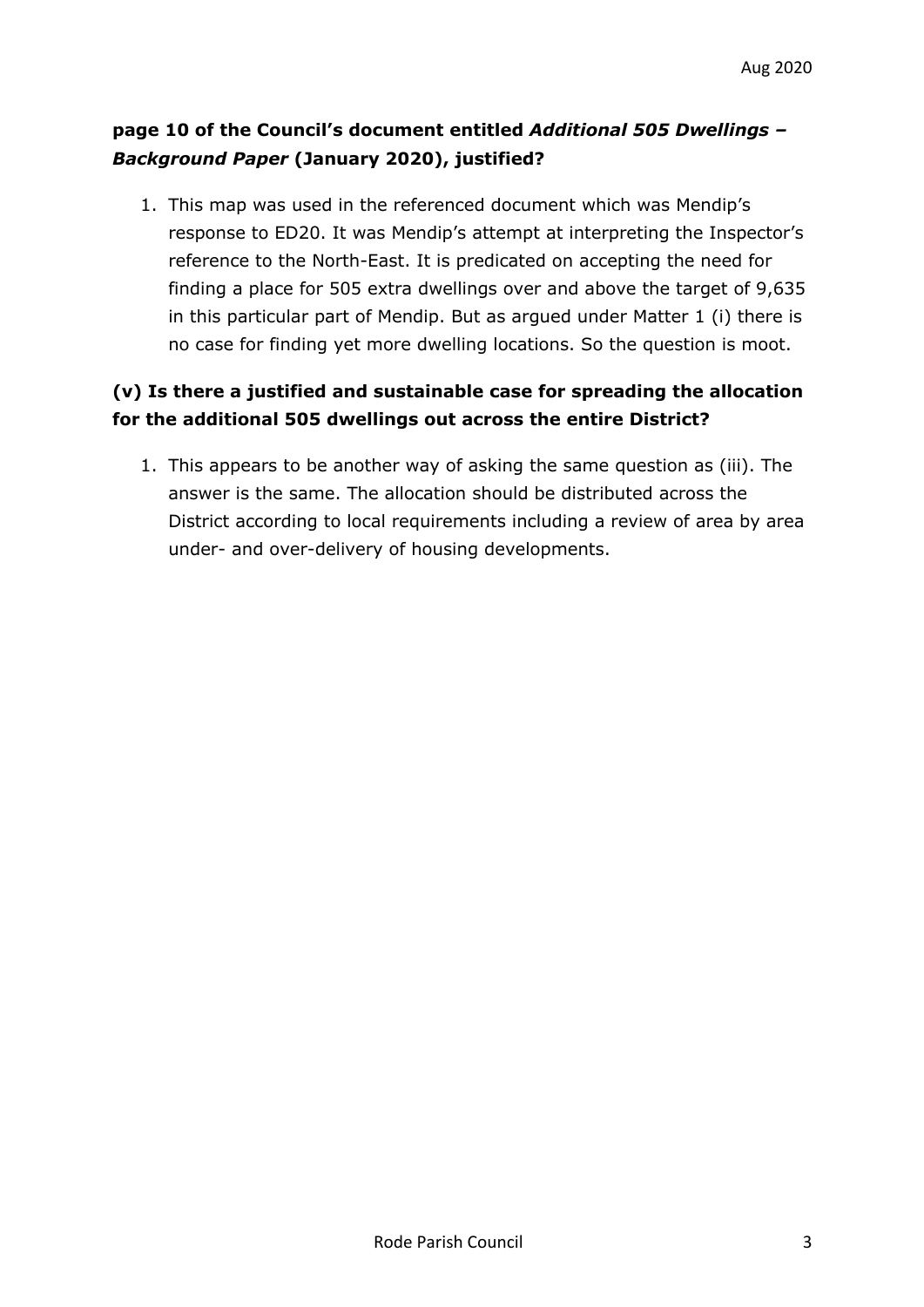### **Appendix 1. MDC LPP2 Housing analysis by Norton St Philip PC.**

#### **Allocation of the additional requirement for 505 dwellings in the District.**

From Core Policy 1 of the LPP1 the additional requirement in the period 2011-2029 as per 4.21 of the supporting text is 505. 4.21 states '*allocations from this roll forward are likely to focus on sustainable locations in accordance with the Plan's overall spatial strategy as set out in Core Policy 1'*. The Mendip Key Diagram on Page 29 the MDC's LPP1 has a box headed *'District Wide'* and the text *'An additional 505 dwellings to be allocated in the district'*

Using the spatial strategy from Core Policy 1 the table in Core Policy 2 would distribute the additional requirement of 505 across the District as follows: -

| Settlement        | <b>LPP1 Provision</b> | Proportionate<br>allocation of 505 as<br>per LPP1 CP2 | <b>Revised Provision to</b><br>include the '505' |
|-------------------|-----------------------|-------------------------------------------------------|--------------------------------------------------|
| Towns: Frome      | 2300                  | 126                                                   | 2426                                             |
| Glastonbury       | 1000                  | 55                                                    | 1055                                             |
| Shepton<br>Mallet | 1300                  | 71                                                    | 1371                                             |
| <b>Street</b>     | 1300                  | 71                                                    | 1371                                             |
| Wells             | 1450                  | 81                                                    | 1531                                             |
| Sub total         | 6050                  | 404                                                   | 7754                                             |
| <b>Villages</b>   | 1780                  | 101                                                   | 1881                                             |
| District Wide     | 505                   |                                                       |                                                  |
| <b>TOTAL</b>      | 9635                  | 505                                                   | 9635                                             |

With the villages split into 3 categories of Primary, Secondary and other rural areas the proportionate increase for these 3 categories is as follows:-

| Category                  | LPP1 Minimum | Proportionate | Revised |
|---------------------------|--------------|---------------|---------|
|                           |              | Increase      | Minimum |
| <b>Primary Villages</b>   | 765          | 44            | 809     |
| <b>Secondary Villages</b> | 395          | 22            | 417     |
| Other rural areas         | 620          | 35            | 655     |
| <b>TOTAL</b>              | 1780         | 101           | 1881    |

The individual village provisions for Beckington, Rode and Norton St Philip would rise proportionately in line with the Primary Villages requirement of 765 as part of the 1780 (or 20%) total earmarked for the rural area.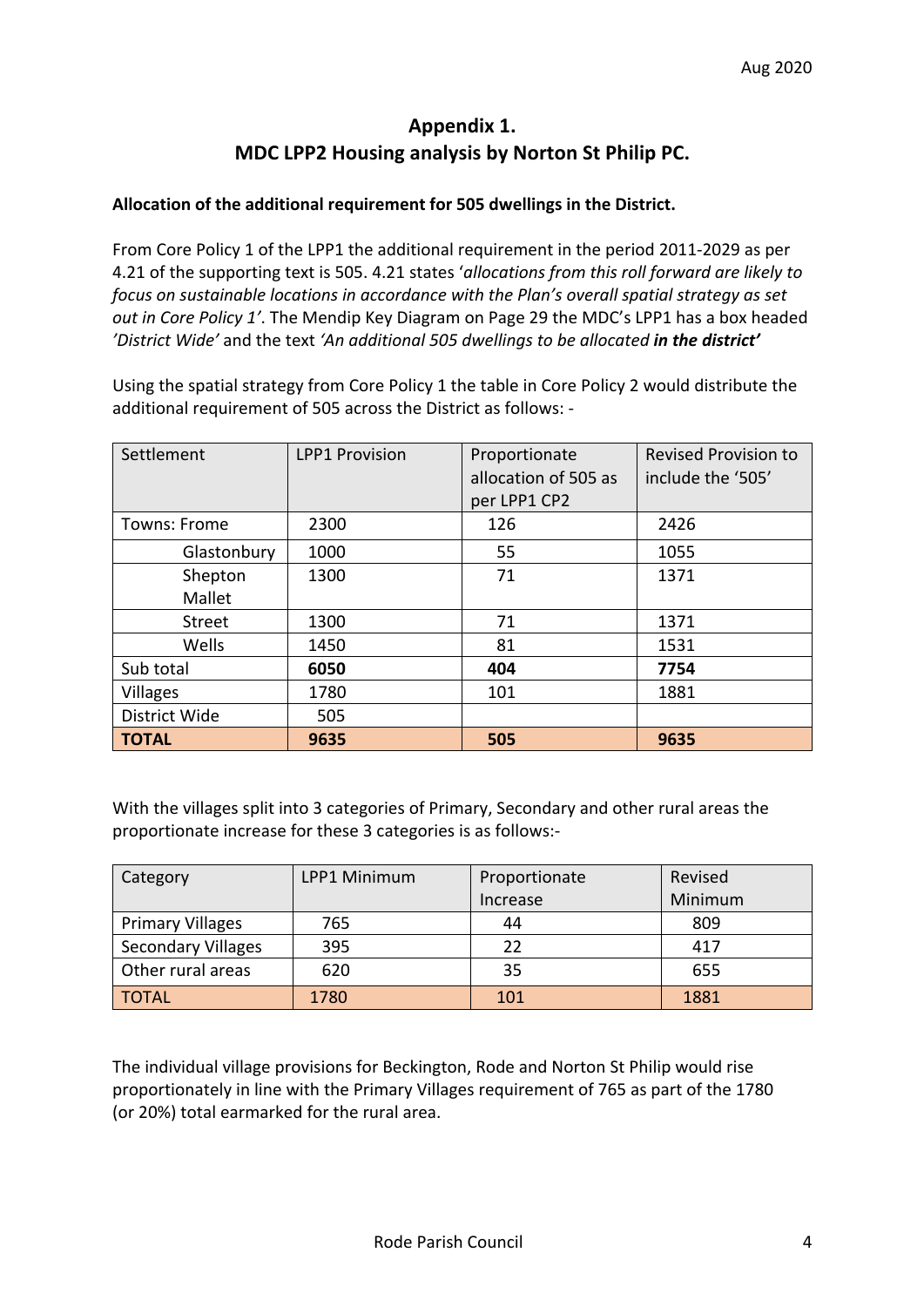For these 3 villages totals would be as follows, including the total completions + permissions approximately halfway through the plan period (i.e. as at 31/3/2018 from Submission Document SD27)

| Village          | Current<br>provision | Additional<br>provision | Revised<br>provision | Completions<br>and<br>permissions<br>to 31/3/18 | <b>Number</b><br>over<br>minimum | % of<br>minimum<br>provided |
|------------------|----------------------|-------------------------|----------------------|-------------------------------------------------|----------------------------------|-----------------------------|
| Beckington       | 55                   | 3                       | 58                   | 108                                             | 50                               | 186%                        |
| Rode             | 65                   | 4                       | 69                   | 79                                              | 10                               | 115%                        |
| <b>NSP</b>       | 45                   | 3                       | 48                   | 113                                             | 65                               | 235%                        |
| Remaining 13     | 600                  | 34                      | 634                  | 634                                             | $\overline{\phantom{0}}$         |                             |
| primary villages |                      |                         |                      |                                                 |                                  |                             |
| <b>Total</b>     | 765                  | 44                      | 809                  | 934                                             |                                  |                             |

As can be clearly seen all of the 3 villages above have already provided well above the minimum level of requirement according to the Spatial Strategy in LPP1.

| Town           | Revised<br>provision | Completions and<br>permissions to<br>31/3/18 | <b>Under Provision</b> | $%$ of<br>minimum<br>provided |
|----------------|----------------------|----------------------------------------------|------------------------|-------------------------------|
| Frome          | 2426                 | 2110                                         | 316                    | 87%                           |
| Glastonbury    | 1055                 | 858                                          | 197                    | 81%                           |
| Shepton Mallet | 1371                 | 905                                          | 466                    | 66%                           |
| <b>Street</b>  | 1371                 | 870                                          | 501                    | 63%                           |
| Wells          | 1531                 | 1336                                         | 195                    | 87%                           |
| <b>Total</b>   | 7754                 | 6079                                         | 1675                   | 78%                           |

Similarly, the 5 major towns of Mendip have under provided in the same period of time.

So it can be clearly seen that the three villages of Rode, Beckington and Norton St. Philip have already taken, and that little more than half way through the plan period, a hugely disproportionate amount of development compared to both the Mendip towns and also to the majority of other primary villages.

### **Neighbourhood Plans.**

Paragraph 4.21 of the MDC LPP1 states '*The site allocations document will also be able to take account of issues in emerging Neighbourhood Plans'*. It is apparent that no account has been taken of the Norton St. Philip Neighbourhood Plan (NSP NP). The NSP NP has clearly defined policies concerning housing – Policy 2 (The Bell Hill Garage Development Site) and Policy 3 (Exception Sites for Local Affordable Homes). The 2 allocated sites do not conform with the NP.

The Rode Neighbourhood Plan also has clearly defined policies for Housing. Policy 1 caters for permissions given but not yet built out and Policies 2 and 3 cater for housing for older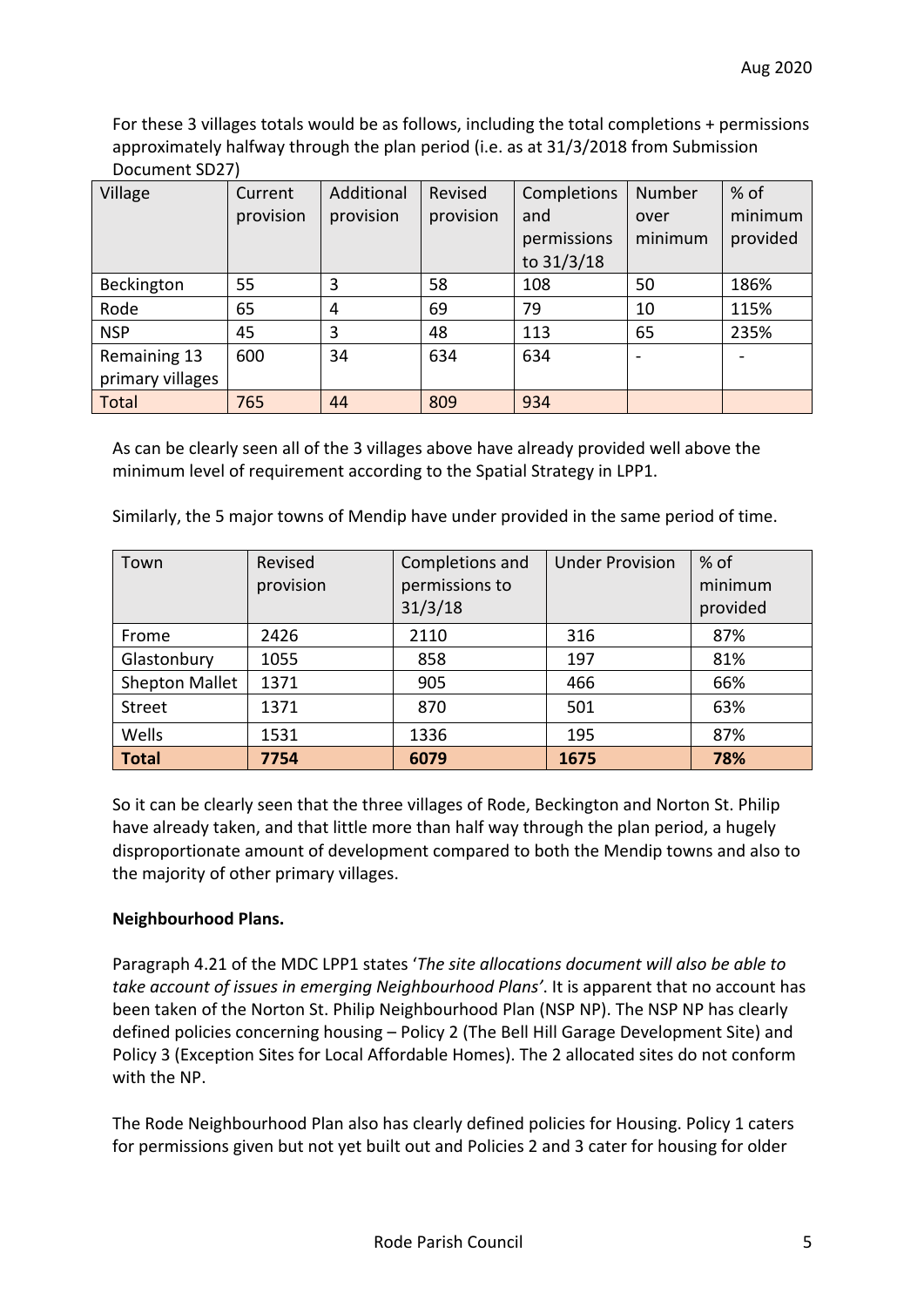people following a Housing Needs Analysis. Again, Mendip has paid little or no attention to the Rode NP in making the allocations proposed in the Main Modifications.

#### **Local consultation**

Paragraph 4.22 of MDC's LPP1 states *'The Council will explore opportunities to deliver above the policy minimum through the site allocations process in the Local Plan Part II, including in primary and secondary villages, informed by the testing of site options through local consultation and Sustainability Appraisal'*. In spite of Norton St. Philip having already accepted well above the minimum requirement, and that only half way through the plan period, **no such consultation has been carried out.**

#### **Planning for proportionate growth**

Paragraph 4.22 of MDC's LPP1 also states 'The *need to plan for proportionate levels of growth in Primary and Secondary Villages will, however, remain an essential consideration in accordance with the spatial strategy set out in Core Policy 1'*. Paragraph 4.33 of MDC's LPP1 states that village housing requirements have been based on a proportionate growth equating to 15% of the existing housing stock. The level of growth already experienced in Norton St. Philip is amongst the very highest in the whole of the primary villages of Mendip and hugely more than any of the 5 Mendip towns – surely the most sustainable locations for future development.

#### **Summary.**

The allocation of any further dwellings to NSP, Rode and Beckington is therefore in contravention of Mendip's own policies in MDC LPP1 and also because: -

- These villages already have the highest proportions of growth in the whole of Mendip
- The allocations are against the policies in the relevant Neighbourhood Plans, have been made without any proper consultation, and are therefore unreasonable, illogical, and fulfil no demonstrated need in their respective local communities.
- In order to redress the balance of the disproportionate amount of housing already allocated to the 3 villages there is a strong case that any further proposed allocations should instead be distributed to those towns or villages which have under provided on the minimum allocation.

#### Sources

MDC LPP1 MDC LPP2 Submission Document SD27 Norton St. Philip and Rode Neighbourhood Plan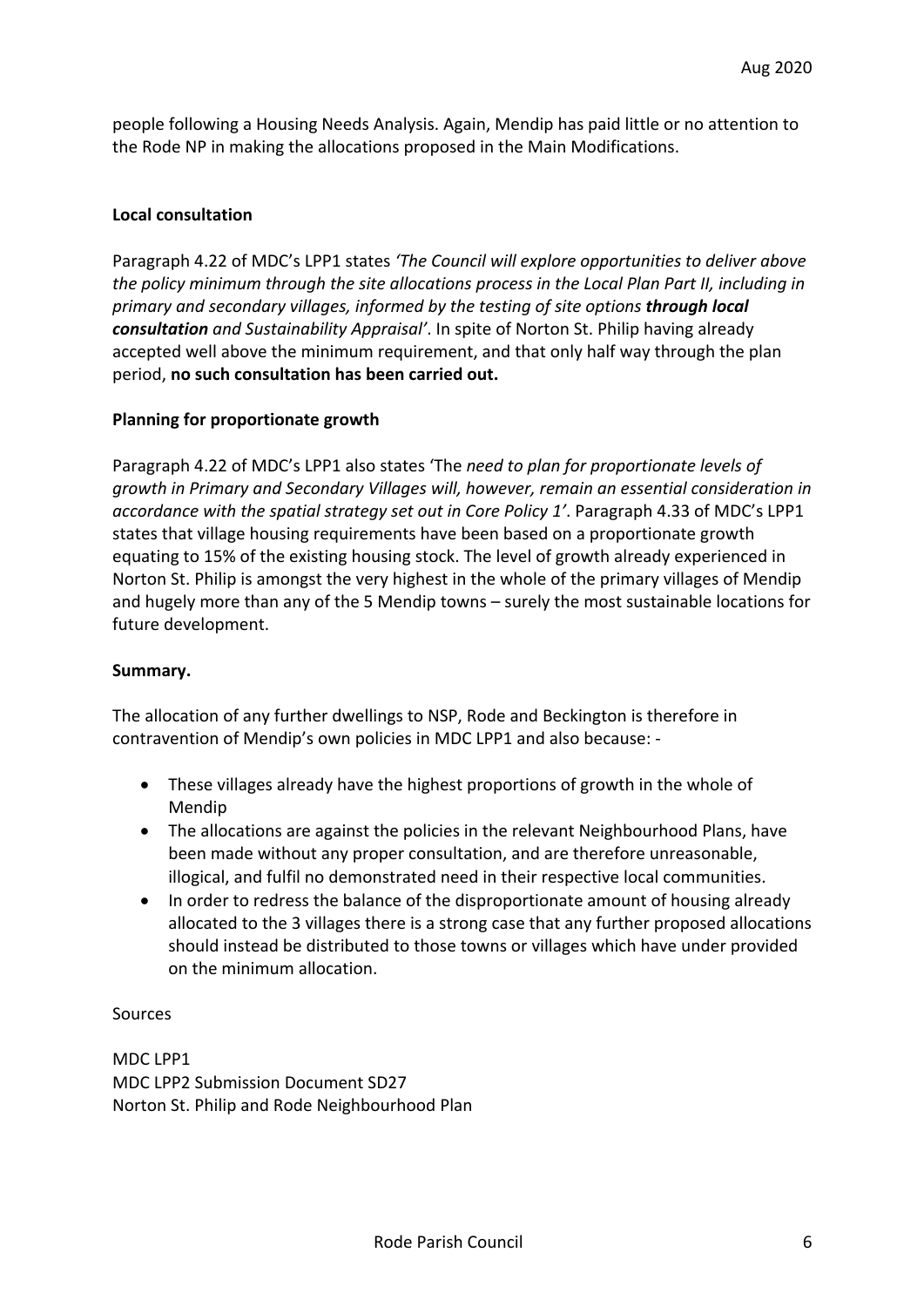# Appendix over – Detail of primary and secondary village provision

| Primary<br>Village      | 2011<br>population | <b>Net</b><br>additional<br><b>Dwellings</b><br>completed | Dwellings with<br>PP<br>Either not<br>started or | Total          | <b>LPPI</b><br>Mini-<br>mum | Numerical<br>Over/(under)<br>Provision | %<br>over/(under)<br>provision | Increase<br>per 100<br>population |
|-------------------------|--------------------|-----------------------------------------------------------|--------------------------------------------------|----------------|-----------------------------|----------------------------------------|--------------------------------|-----------------------------------|
|                         |                    | 2006-<br>2018                                             | Under<br>construction<br>at 1st April<br>2018    |                |                             |                                        |                                |                                   |
| Baltonsborough          | 864                | 77                                                        | 60                                               | 137            | 45                          | 92                                     | 305%                           | 15.9                              |
| Beckington              | 983                | 71                                                        | 37                                               | 108            | 55                          | 53                                     | 196%                           | 10.9                              |
| <b>Butleigh</b>         | 823                | 12                                                        | 1                                                | 13             | 45                          | (32)                                   | (71%)                          | 1.6                               |
| Chewton Mendip          | 585                | 4                                                         | $\overline{2}$                                   | 6              | 15                          | (9)                                    | (60%)                          | 1.0                               |
| Chilcompton             | 2062               | 127                                                       | 31                                               | 158            | 70                          | 88                                     | 225%                           | 7.7                               |
| Coleford                | 2313               | 64                                                        | 5                                                | 69             | 70                          | (1)                                    | (2%)                           | 2.9                               |
| Croscombe               | 603                | 5                                                         | 10                                               | 15             | 35                          | (20)                                   | (57%)                          | 2.5                               |
| Ditcheat                | 725                | $\overline{4}$                                            | $\overline{2}$                                   | 6              | 25                          | (18)                                   | (76%)                          | 0.8                               |
| Draycott                | 1326               | 31                                                        | $\mathbf{1}$                                     | 32             | 65                          | (33)                                   | (50%)                          | 2.4                               |
| Evercreech              | 2334               | 140                                                       | 24                                               | 164            | 70                          | 94                                     | 234%                           | 7.0                               |
| Mells                   | 638                | 5                                                         | $\Omega$                                         | 5              | 10                          | (5)                                    | 50%)                           | 0.7                               |
| Norton St Philip        | 858                | 81                                                        | 32                                               | 113            | 45                          | 68                                     | 251%                           | 13.1                              |
| Nunney                  | 844                | $\overline{2}$                                            | $\mathbf 0$                                      | $\overline{2}$ | 55                          | (53)                                   | (96%)                          | 0.2                               |
| Rode                    | 1025               | 22                                                        | 57                                               | 79             | 65                          | 14                                     | 122%                           | 7.7                               |
| <b>Stoke St Michael</b> | 926                | 12                                                        | 3                                                | 15             | 45                          | (30)                                   | (66%)                          | 1.6                               |
| Wesbury sub<br>Mendip   | 801                | 10                                                        | $\overline{2}$                                   | 12             | 50                          | (38)                                   | (76%)                          | 1.5                               |
| <b>TOTAL</b>            |                    | 667                                                       | 267                                              | 934            | 765                         |                                        |                                |                                   |